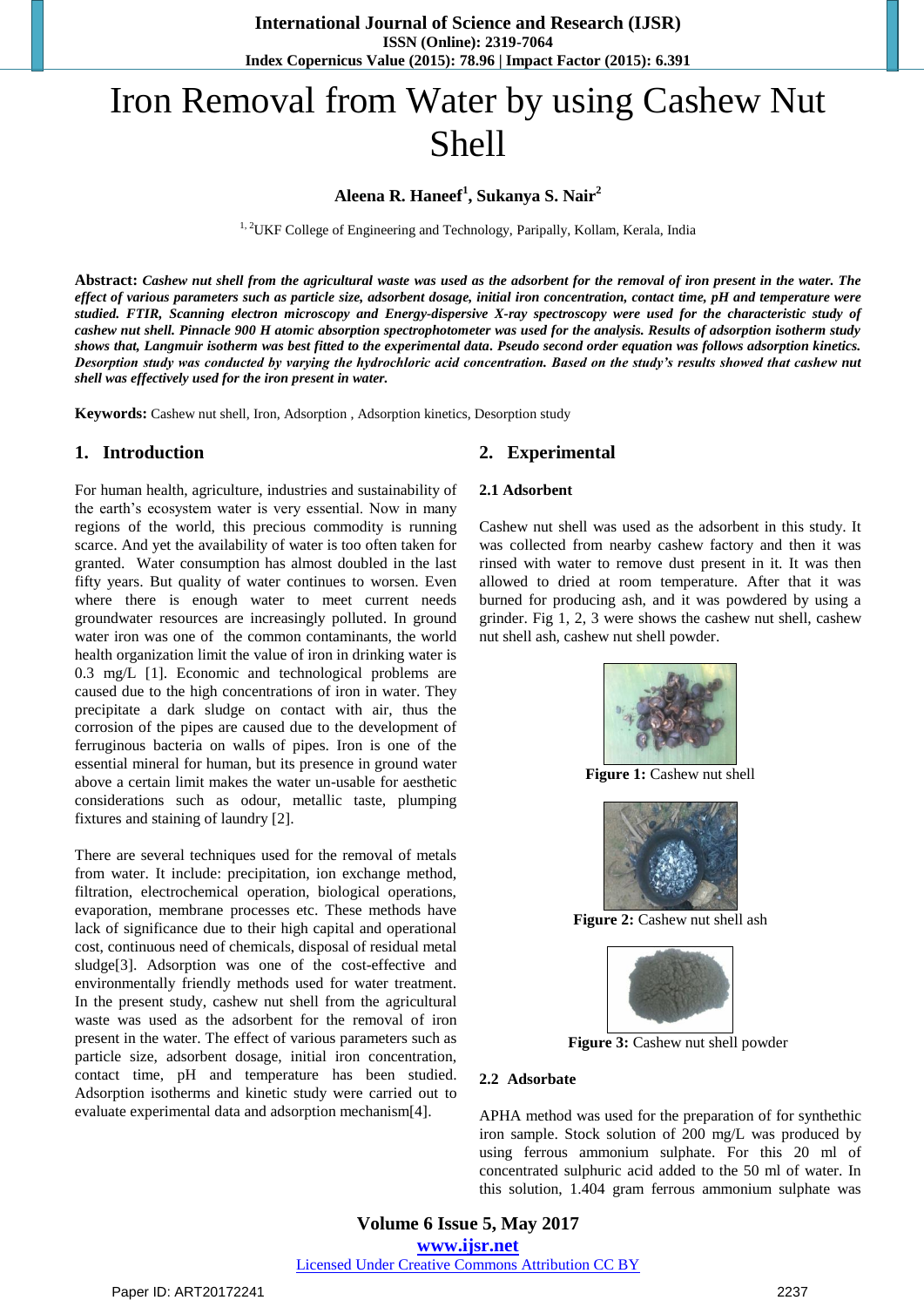added. 0.1 molarity potassium permanganate was added drop wise in this solution, until a faint pink colour was persist. From this, standard iron solution of 10ppm was prepared by diluting 50 ml of stock solution to 1000ml.From this standard, standards of desired concentration was prepared[5].

## **2.3 Analysis**

Concentration of iron present in the solution after adsorption was determined by using Pinnacle 900 H atomic absorption spectrometer (PerkinElmer). Solution pH was measured by using pH meter. Different functional groups present in the cashew nut shell were identified by using FTIR. Surface morphology of cashew nut shell adsorbent was determined by scanning electron microscope. Energy-dispersive X-ray spectroscopy was used for the elemental analysis.

## **2.4 Adsorption study**

In this present study, batch adsorption experiments were carried out by varying the adsorbent dosage, initial iron concentration, adsorbent particle size, pH, contact time and temperature. All batch adsorption experiments were conducted in 500 ml Erlenmeyer flask containing 50 ml adsorbate solutions at room temperature to evaluate iron removal efficiency. For each trial, a sample was periodically taken out of the flask and filtered,0.5 mL of concentrated nitric acid and 0.5 mL of concentrated sulphuric acid was added to it. Then this solution was allowed for digestion. During digestion volume of solution was lowered to 20 to 25 mL. Then it was allowed for cooling. After cooling solution was again made up to 50 mL. 12.5 mL of calcium chloride solution was added to it. Calcium chloride solution was prepared by diluting 630 mg of calcium carbonate in 50 mL of 20 % volume of hydrochloric acid solution ( In this 10 mL hydrochloric acid mixed with 40 mL distilled water). After the addition of calcium chloride, solution was taken for analysis [5].By using the mass balance equation percentage removal of iron can be find out using the equation

Percentage removal =  $[(Co-Ce)/Co]*100$ 

Where Co was the initial concentration of iron in mg/L and Ce was the equilibrium concentration in mg/L in the aqueous solution.

## **2.4 .1 Effect of particle size**

For studying the effect of particle size, particles retained in the 90, 150,300 and 600 microns are selected.50 mL adsorbate solution of 2 ppm was prepared. 0.1 gram adsorbent was added to it. Then sample was allowed for agitation in a shaker revolving at 60 rpm in 60 minutes. After the agitation, solution was allowed for filtration. After filtration and digestion cooling was carried out and solution was taken for analysis.

## **2.4.2 Effect of adsorbent dosage**

For studying the effect of adsorbent dosage, particles retained in the 90 micron sieve was selected.50 mL adsorbate solutions of 2 ppm was prepared. Adsorbent dosage varied from 0.1 to 0.5 gram added in each conical flask. Then sample was allowed for agitation in a shaker revolving at 60 rpm in 60 minutes. The samples were then agitated and filtered and the filtrate were analysed as mentioned before.

## **2.4.3 Effect of initial iron concentration**

For studying the effect of initial iron concentration, particles retained in the 90 micron sieve was selected. 50 mL adsorbate solutions of different initial iron concentrations were prepared. Initial iron concentrations were varied from 1 to 5 ppm. Adsorbent dosage of 0.2 gram was added to it. Then sample was allowed for agitation in a shaker revolving at 60 rpm in 60 minutes. The samples were then agitated and filtered and the filtrate were analysed as mentioned before.

## **2.4.4 Effect of contact time**

For studying the effect of contact time, particles retained in the 90 micron sieve was selected. 50 mL adsorbate solutions of initial iron concentration of 2 ppm were prepared. Adsorbent dosage of 0.2 gram was added to it. Then sample was allowed for agitation. During agitation, contact time was varied from 10 to 90 minutes. After the agitation, solution was allowed for filtration. After filtration digestion and cooling was carried out and solution was taken for analysis.

## **2.4.5 Effect of pH**

For studying the effect of pH, particles retained in the 90 micron sieve was selected. 50 mL adsorbate solutions of initial iron concentration of 2 ppm were prepared. pH of the solution was varied from 1 to 9. For getting acidic pH 0.1 molarity hydrochloric acid was used. For getting basic pH, 0.1 molarity sodium hydroxide was used. Adsorbent dosage of 0.2 gram was added to it. The samples were then agitated and filtered and the filtrate were analysed as mentioned before.

## **2.4.6 Effect of temperature**

For studying the effect of temperature, particles retained in the 90 micron sieve was selected. 50 mL adsorbate solutions of initial iron concentration of 2 ppm were prepared. Adsorbent dosage of 0.2 gram was added to it. Then sample was allowed for agitation. During agitation temperature was varied. Temperature varied from 30 to  $70^{\circ}$  C. After the agitation, solution was allowed for filtration. After filtration, digestion and cooling were carried out and solution was taken for analysis.

## **2.5 Adsorption isotherms**

Freundlich and Langmuir adsorption isotherm models were carried out to determine the model that was suitable for design processs. The linear equation used in Langmuir adsorption isotherm was

$$
Ce/Qe = Ce/Qm + 1/(Q_m K_l)
$$

Where  $Q_e$  was the amount of adsorbate adsorbed per unit weight of the adsorbent (mg/kg) and intensively depends on the physical and chemical properties of the adsorbent.  $Q_m$ was the maximum adsorption capacity for the solid phase loading and  $K<sub>L</sub>$  is the energy constant related to heat of adsorption. In Langmuir isotherm, separation factor  $(R<sub>L</sub>)$  was a dimensionless constant that gives information about nature of adsorption.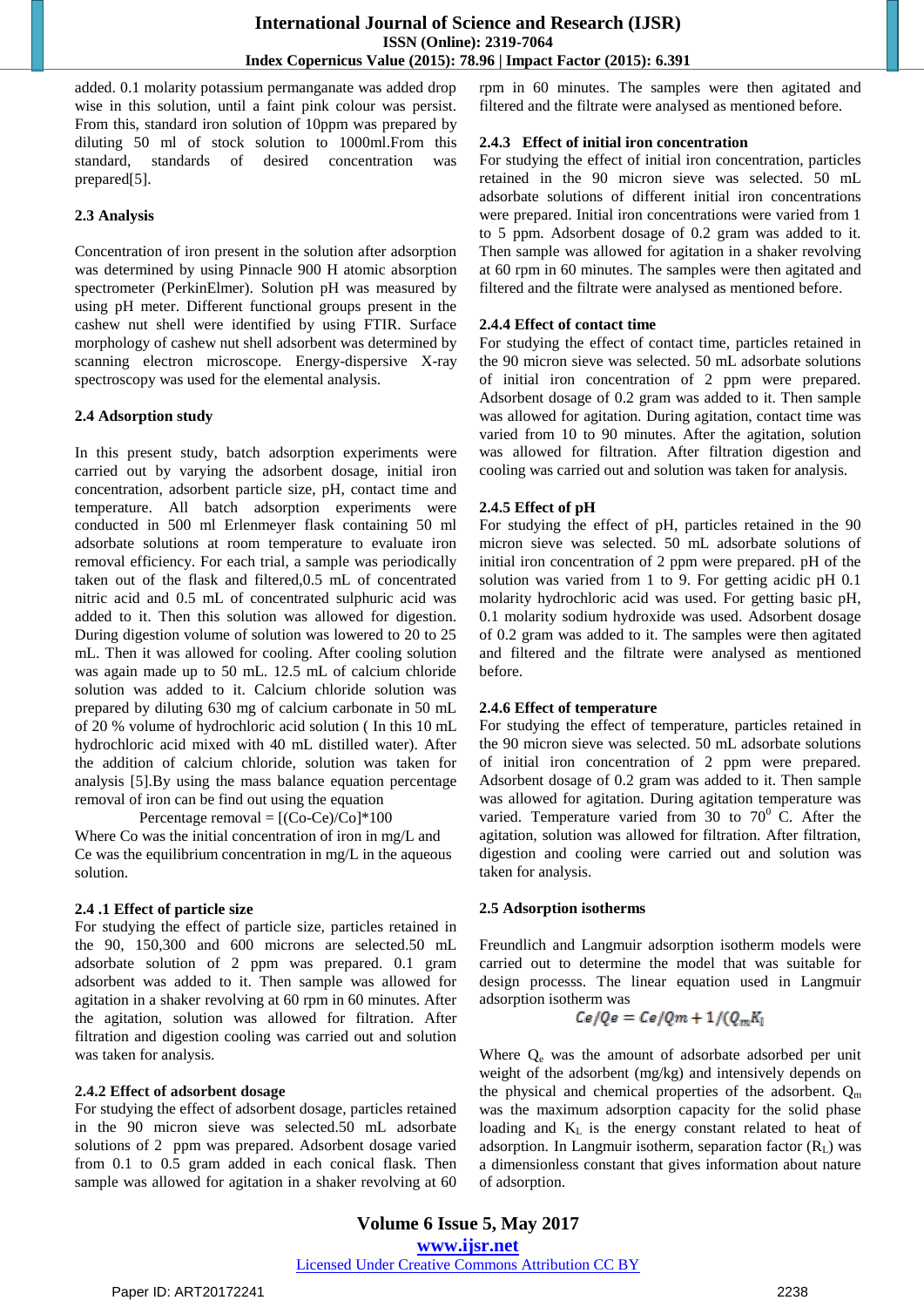$$
R_L=\frac{1}{1+K_L C_0}.
$$

Where  $K_L$  was the Langmuir constant and  $C_0$  is the initial concentration of metal ion. The value of  $R_L$  indicated the type of Langmuir isotherm to be irreversible  $(R<sub>L</sub>= 0)$ , favorable (0<  $R_L$  < 1), linear ( $R_L$  = 1) or unfavourable ( $R_L$ > 1)[6].

The linearized form of the Freundlich was represented by the following equation:

$$
lnQe = ln Kf - (1/n)ln Ce
$$

n value indicates the degree of non-linearity between solution concentration and adsorption as follows: if  $n = 1$ , then adsorption is linear; if  $n < 1$ , then adsorption is a chemical process; if  $n > 1$ , then adsorption is a physical process[7].

#### **2.6 Adsorption kinetics**

For conducting kinetic study, 50 mL adsorbate solutions of initial iron concentration of 2 ppm were prepared and adsorbent particle size of 90 microns was selected. Adsorbent dosage of 0.2 gram was added to it. The flasks were placed in the orbital rotating shaker for 60 minutes. Temperature was seted as  $30^0$ C. Samples were collected at different time periods and analysis was carried out.

Physical and chemical characteristics of the adsorbent a well as the mass transfer process depends the mechanism of adsorption. Pseudo first order and second order equations are used to study the kinetics of adsorption. In pseudo first order equation, diffusion control process was the mechanism of adsorption.

The equation used for pseudo first order was,  $ln(qe - qt) = ln qe - k1t$ 

Where qe was the amount of adsorbate adsorbed at equilibrium  $(mg/g), k_1(min^{-1})$  was the rate constant of first order adsorption,  $q_t$  was the adsorption capacity at time t  $(mg/g)$ .

In pseudo second order equation, sorption process was chemisorption.

The equation used for pseudo second order was given below:  $t/qt = (1/k2qe2) + (1/qe)t$ 

Where  $k_2 q_e^2$  (mg/g min) was the initial adsorption capacity rate and  $k_2$ was the pseudo second order rate constant (min<sup>-1</sup>). [8].

## **2.7 Desorption studies**

Desorption study was conducted for recycling the spent cashew nut shell and the metal irons. Spent cashew nut shell was transferred to the conical flasks that contain 50 ml hydrochloric acid of different molarity. Concentration of hydrochloric acid varied from 0.1 to 0.8 molarity.

# **Results and discussion**

## **3.1 Characteristics study of cashew nut shell**

FTIR spectrum of cashew nut shell was shown in figure 4. The intense broad band at 3486.85 was due to the presence of alcoholic groups. Band at 1685 indicates the presence of carbon carbon ring was in the surface. COO stretching vibration is present at 1452 cm<sup>-1</sup>. Band at 3700 cm<sup>-1</sup> indicates the presence of inorganic component silica present in it [9].



## **3.2 Scanning Electron Microscopy (SEM)**

SEM image of the cashew nut shell was shown in fig 5. From the figure, it was seen that surface of cashew nut shell was appears irregular and porous. So it was confirmed that surface of the cashew nut shell has sufficient surface area for metal adsorption.



**Figure 5:** SEM image of cashew nut shell

## **3.3 Energy-dispersive X-ray spectroscopy (EDS)**

EDS image of the cashew nut shell was shown in fig 6.Various elements present in cashew nut shell was Carbon, Oxygen, Calcium, Potassium, Zirconium, Magnesium, Sodium, Aluminium, Silica and Niobium.



**Figure 6:** EDS image of cashew nut shell

**Volume 6 Issue 5, May 2017 www.ijsr.net**

Licensed Under Creative Commons Attribution CC BY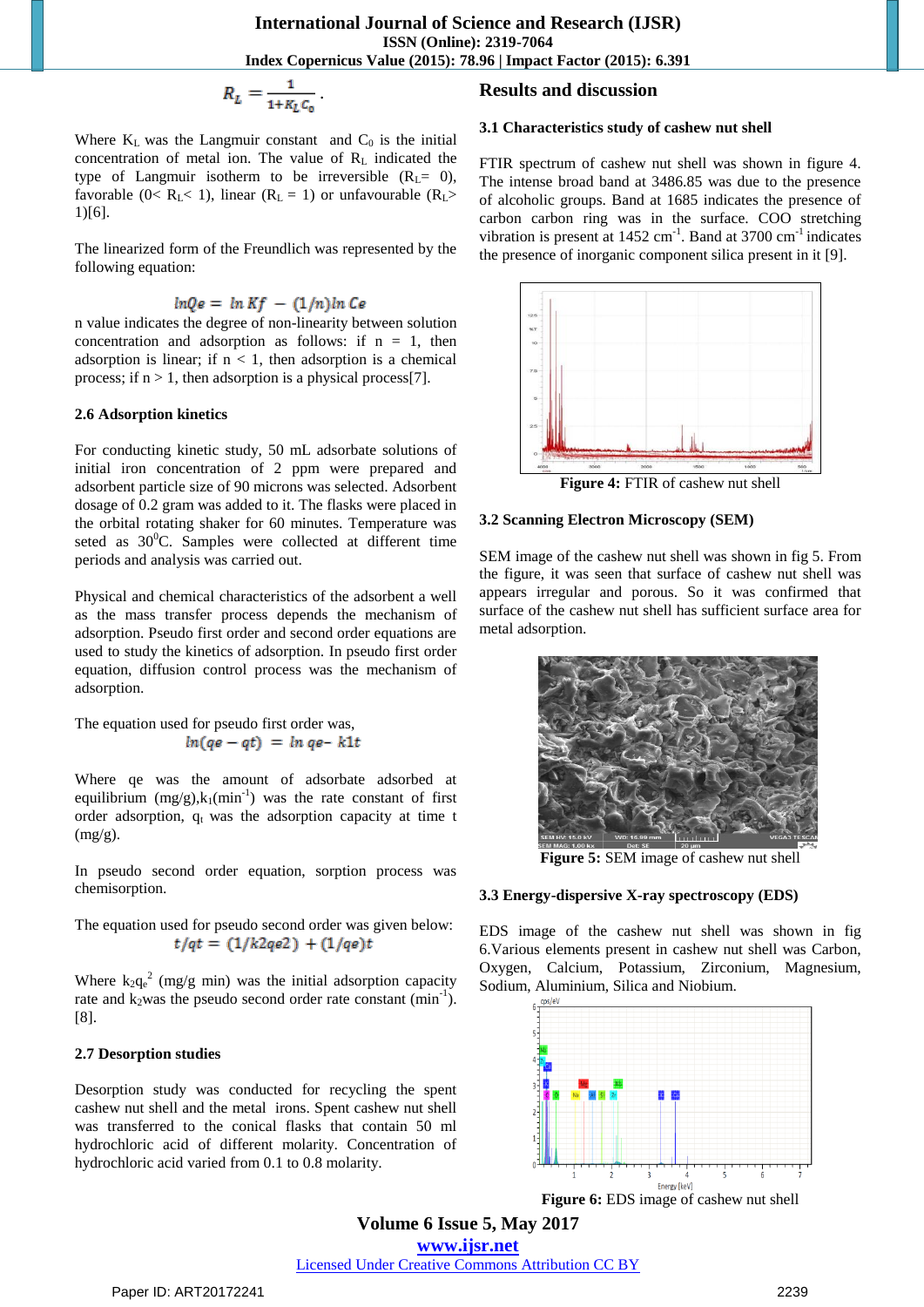## **3.4 Effect of particle size**

It was observed that by increasing the particle size adsorption efficiency goes to decreases. Maximum efficiency was found to be 93.95% in 90 microns. It was due to the fact that when particles are in finer form more will be the surface area available for adsorption.



**Figure 7:** Particle size vs. percentage iron removal graph

## **3.5 Effect of adsorbent dosage**

Effect of cashew nut shell was an important factor for absorption. It was observed that adsorption efficiency decreases with increase in adsorbent dosage. Maximum efficiency was found to be 92.8 % in 0.2 gram. Increasing the adsorbent dosage, initially efficiency goes to increases up to 0.2 gram; it was due to the availability of increased number of sites and exchangeable sites for the adsorption of iron. Further increase in adsorbent dosage did not cause significant improvement in adsorption. It was seems to be due to the binding of almost all irons to the cashew nut shell and equilibrium was reached after increasing the adsorbent dosage above 0.2 gram.



Figure 7: Adsorbent dosage Vs percentage iron removal graph

## **3.6 Effect of initial iron concentration**

Maximum efficiency was found to be 87.95 % in 1 ppm. After that increasing the initial iron concentration, efficiency goes on decreasing. Decrease in the percentage of iron removal was due to the saturation of available active sites on the cashew nut shell after 1 ppm of initial iron concentration.



Figure 8: Initial iron concentration Vs percentage iron removal graph

## **3.7 Effect of contact time**

The effect of contact time was on efficiency of iron adsorption was investigated to study the rate of iron removal. It was observed that initially by increasing the contact time, efficiency goes on increasing. Maximum efficiency was found out to be 82.7%. Equilibrium was reached after 50 minutes. In the beginning adsorption efficiency was higher, due to the availability of large surface area of cashew nut shell, after increasing contact time above 50 minutes equilibrium was reached.



**Figure 9:** Contact time Vs. percentage iron removal graph

## **3.8 Effect of pH**

pH of the solution affects the solubility of metal ions in the adsorption. It was observed that by increasing the pH adsorption efficiency increases initially, after pH of 5 efficiency goes on decreasing. Study beyond pH of 9 was not conducted due to the precipitation of irons forming hydroxides.



**Figure 10:** pH Vs. percentage iron removal graph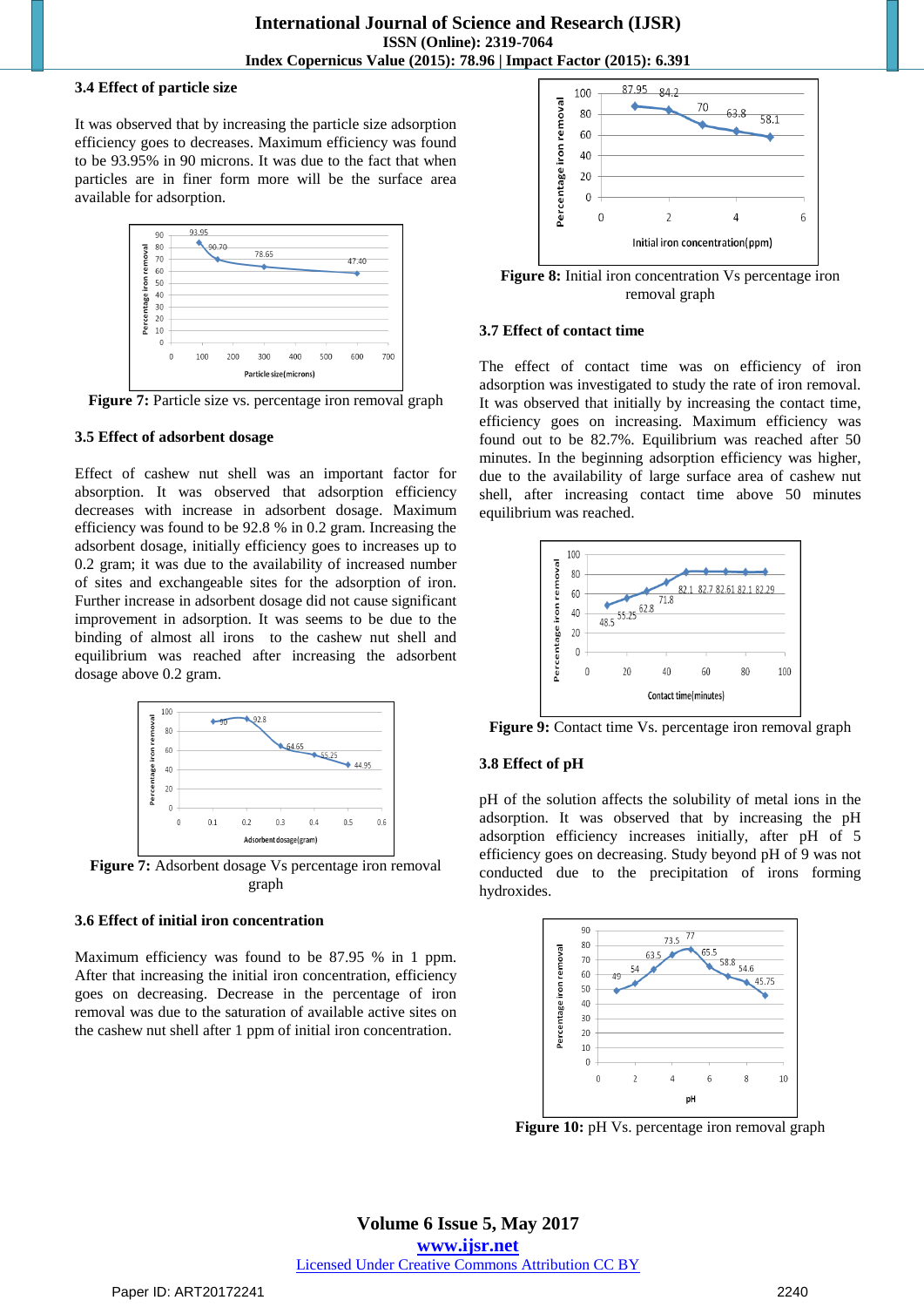## **3.9 Effect of temperature**

It was observed that by increasing the temperature, adsorption efficiency increases initially up to  $40^{\circ}$ C, then after efficiency goes to decreases. Maximum efficiency was achieved at  $40^{\circ}$ C.This was due to the decrease in surface activity suggesting adsorption was exothermic in nature in this adsorption. Graph of temperature Vs percentage removal efficiency was shown in fig 11.



**Figure 11:** Temp. Vs. percentage iron removal graph

## **3.9 Adsorption isotherms**

Fig 12 and 13 shows the Langmuir and Freundlich isotherms. By using Langmuir adsorption isotherm, maximum adsorption capacity was found to be 200 mg of iron/g for cashew nut shell.  $\mathbb{R}^2$  value was found to be 0.987 and  $\mathbb{K}_{\mathbb{L}}$  was found to be 5.  $R_L$  was found to be 0.0909, it indicates adsorption was favourable.



**Figure 12:** Langmuir isotherm curve in iron analysis

By using Freundlich isotherm, value of n was 1.529, value of  $k_f$  was 1.9232 and  $R^2$  value was 0.976 . n value was greater than 1, which indicates physical adsorption.



**Figure 13:** Freundlich isotherm curve in iron analysis

Comparing both isotherms, Langmuir isotherm has high  $R^2$ value, Therefore Langmuir isotherm was best fitted to the experimental data.

## **3.10 Adsorption kinetics**

Fig 14 and 15 shows the pseudo first and second order curve.



**Figure 14:** Pseudo first order curve

By using pseudo first order equation, the values of  $q_e$  were found to be 1.077 mg/gram and  $k_1$  was found to be 6.010.



**Figure 15:** Pseudo second order curve

By using pseudo second order equation, the values of  $q_e$  were found to be 500 mg/gram and  $k_2$  was found to be .00016. It was clear from the figures 14 and 15 that pseudo second order model was valid with high  $R^2$  value compared to pseudo first order model. Therefore it was concluded that rate limiting step for the adsorption of iron into cashew nut shell follows chemisorptions.

## **3.11Desorption study**

Table 1 shows the desorption value of Iron from spent cashew nut shell using hydrochloric acid. Results shows that by increasing the concentration of hydrochloric acid, desorption rate increases initially, but it decreases at 0.5 molarity.

Table 1: Desorption of Iron from spent cashew nut shell using hydrochloric acid

| aghe hydrochloric acid                                                                                                   |                             |  |  |  |  |  |  |                                      |
|--------------------------------------------------------------------------------------------------------------------------|-----------------------------|--|--|--|--|--|--|--------------------------------------|
| Initial iron                                                                                                             | Percentage Recovery Of Iron |  |  |  |  |  |  |                                      |
| concentration 0.1M $\mid$ 0.2M $\mid$ 0.3M $\mid$ 0.4M $\mid$ 0.5M $\mid$ 0.6 M $\mid$ 0.7M $\mid$ 0.8M $\mid$<br>(mg/l) |                             |  |  |  |  |  |  |                                      |
|                                                                                                                          | 18.9                        |  |  |  |  |  |  | 21.5 35.4 42.8 47.0 42.8 35.07 32.82 |